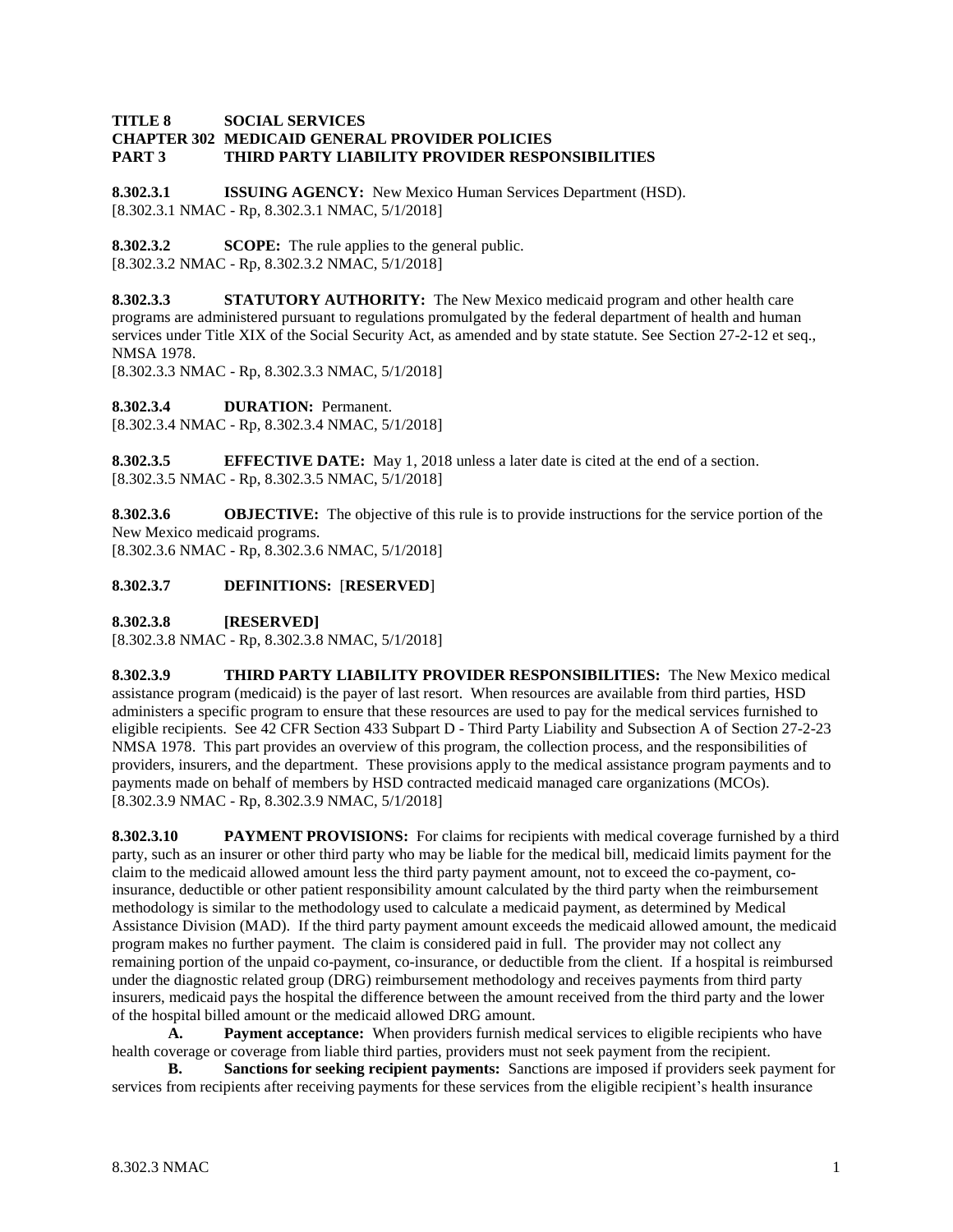company or other third parties. An amount equal to three times the amount sought from eligible recipients is deducted from providers' next medicaid payment. See 42 CFR Section 447.21.

**C. Refunds to MAD after receipt of payment:** A provider must immediately refund the lower of the third party or medicaid payment, if he or she receives payment from insurance companies or health plans for services already paid for by medicaid.

**D. Provider discounts:** MAD does not pay the difference between the payment received from the third party, based on the discount agreement and the actual charges for services, when providers enter into agreements with third party payers to accept payment at less than actual charges.

**(1)** The provider acceptance of less than actual charges constitutes receipt of a full payment for services and neither medicaid nor eligible recipients have a further legal obligation for payment.

**(2)** Provider discount arrangements are often referred to as "preferred provider agreements" or "preferred patient care agreements".

[8.302.3.10 NMAC - Rp, 8.302.3.10 NMAC, 5/1/2018]

**8.302.3.11 SUBROGATION RIGHTS:** When MAD makes payments on behalf of eligible recipients, HSD is subrogated to the eligible recipient's right against a third party for recovery of medical expenses to the extent of the payment. See Subsection B of Section 27-2-23 NMSA 1978 (Repl. Pamp. 1991). If the eligible recipient is enrolled in the medicaid managed care program, the extent of the payment is the amount actually expended on the provision of care as documented by encounter data and not the capitation amount paid by MAD to the medicaid managed care contractor. All referrals indicating the existence of a third party medical resource are verified by MAD or its contractors. After verification, indicators are placed in the MAD claims processing contractor's eligibility file for use in claims processing.

[8.302.3.11 NMAC - Rp, 8.302.3.11 NMAC, 5/1/2018]

## **8.302.3.12 PROCESS USED IF THIRD PARTY LIABILITY IDENTIFIED:**

**A. Pay and chase process:** When medicaid or a managed care organization (MCO) pays a claim before learning of the existence of health insurance coverage, or before liability has been established, MAD or its contractors seek reimbursement, up to the amount paid. See 42 CFR Section 433.139. This process is referred to as "pay and chase".

**B.** Prior to paying a claim, the probable liability for the claim to be paid or partially paid by a third party must be determined by MAD for the medicaid fee-for-service program or MCOs for members enrolled in managed care. Probable liability includes determining if the eligible recipient or member has other primary insurance, the type of insurance, and if that insurance resource would likely include the coverage of the specific item or service being billed by a provider. It also includes the potential for coverage from casualty or tort case settlements.

**C.** If MAD, or the MCO following the instructions from MAD, has established the probable existence of third party liability at the time the claim is filed, and the probability that the claim services will be covered by the primary insurance, the claim must be cost avoided, which means the claim must be rejected or otherwise denied and the provider informed of the probable coverage of the claim by another insurance resource and the identity of that other insurance resource, subject to the following conditions.

**(1)** The claim may not be denied by MAD or a MCO due to probable third party liability from an insurance resource or a potential casualty or tort claim settlement when any of the following conditions apply. Rather, the claim must be paid by MAD, or the MCO if the eligible recipient is a member of a MCO, at the full amount allowed for the claim. MAD or the MCO must then seek reimbursement directly from the liable third party as "pay and chase" or as a party to the settlement of a casualty or tort claim.

**(a)** When the claim is for labor and delivery or postpartum care. However, the claims for the inpatient hospital stay for labor and delivery and postpartum care must be cost-avoided.

**(b)** When the third party liability is derived from an absent parent whose obligation to pay support is being enforced by the state title IV-D agency.

**(c)** When the claim is for prenatal care for pregnant women, or preventive services for children including early and periodic screening, diagnosis and treatment services.

**(d)** When the third party liability is in the form of a potential or determined tort or casualty recovery and the extent of any liability is undetermined and not likely to be determined within 120 calendar days of the date of service on the claim.

**(e)** When the probable liability cannot be established or information on the benefits likely to be available under the third party resource are not available at the time claim is filed; or if third party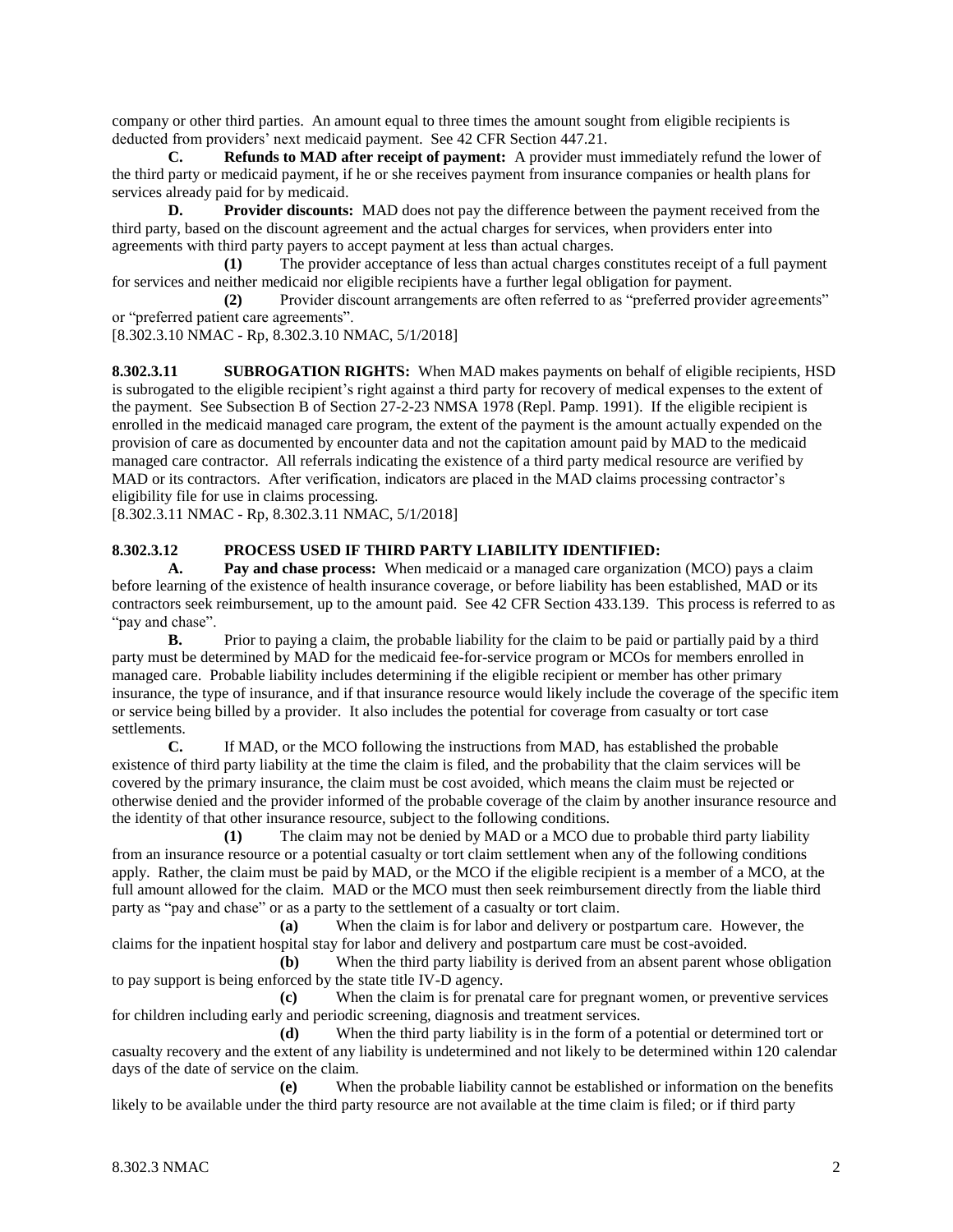benefits information is not available to pay the eligble recipient or member's medical expenses at the time the claim is filed.

**(2)** The claim may not be denied by MAD or a MCO due to probable third party liability (including medicare coverage) when the item or service or services by the type of provider are generally not covered by the third party as determined by MAD.

**D.** The establishment of third party liability takes place when MAD or the MCO receives confirmation from the provider or a third party resource indicating the extent of the third party liability. [8.302.3.12 NMAC - Rp, 8.302.3.12 NMAC, 5/1/2018]

# **8.302.3.13 INSURANCE COVERAGE AND HEALTH MAINTENANCE ORGANIZATIONS AND**

**OTHER INSURANCE PLANS:** Providers must not refuse to furnish services to eligible recipients solely because an insurance company or third party may be liable for payment. See 42 CFR Section 447.20(b). When providers are aware of the existence of health insurance or health plan coverage for eligible recipients, the providers must seek payment from the insurance carrier before seeking payment from medicaid. Providers who do not participate in a specific health maintenance organization (HMO) or managed care plan (plan) are not required to furnish services to an eligible recipient who has primary coverage with such HMO or plan. The provider should refer the eligible recipient to a provider who participates in the eligible recipient's HMO or plan.

**A. Eligible recipients with insurance coverage through a HMO or other insurance plan:** When a medicaid eligible recipient belongs to a HMO or other insurance plan, the medicaid program limits the medicaid allowed amount less the third party payment amount, not to exceed the co-payment, deductible, co-insurance, and other patient responsibility amounts calculated by the HMO or other insurance plan. If the third party payment amount exceeds the medicaid allowed amount, the medicaid program makes no further payment and the claim is considered paid in full. The provider may not collect any portion of the unpaid co-payment, co-insurance, or deductible, or other patient responsibility from the eligible recipient. All other HMO requirements, including servicing provider restrictions, apply to the provision of services.

**B.** Eligible recipients covered by a HMO or other insurance plan are responsible for payment for medical services obtained outside the other plan without complying with the rules or policies of the HMO or other insurance plan.

[8.302.3.13 NMAC - Rp, 8.302.3.13 NMAC, 5/1/2018]

## **8.302.3.14 PROVIDER LIENS ON PERSONAL INJURY AWARDS:**

**A. Hospital liens:** Hospitals are prohibited from imposing liens on potential lawsuit recoveries for the difference between the MAD payment and hospital billed amounts. MAD payment amounts are payment in full.

**(1)** Hospitals furnishing services to eligible recipients who have been injured in accidents may choose to file claims with MAD or forego medicaid reimbursement and file hospital liens against any potential lawsuit recoveries.

**(2)** If hospitals choose to bill medicaid, they must file claims within 120 calendar days of the date of discharge.

**(3)** If hospitals choose to impose a lien, they cannot bill eligible recipients or medicaid for any unpaid balance remaining after future settlement or lack of settlement.

**(4)** If hospitals file claims with MAD, the amounts received are payment in full.

**B. Non-hospital providers:** For non-hospital providers, medicaid payments are payment in full for medical services furnished to eligible recipients injured in accidents caused by other parties. Providers may not seek additional payment for these services from eligible recipients, even if eligible recipients later receive monetary awards or settlements from liable parties.

[8.302.3.14 NMAC - Rp, 8.302.3.14 NMAC, 5/1/2018]

**8.302.3.15 NOTIFICATION REQUIREMENTS:** Providers must notify MAD or its appropriate contractor any time they are contacted by an attorney or another interested party who requests information relating to services furnished to eligible recipients, including information on amounts billed or paid, procedures performed or medical records. If an inquiry is received, providers must report to MAD or its appropriate contractor the name and address of the party requesting the information; the name and identification number of the eligible recipient and dates on which services were furnished.

[8.302.3.15 NMAC - Rp, 8.302.3.15 NMAC, 5/1/2018]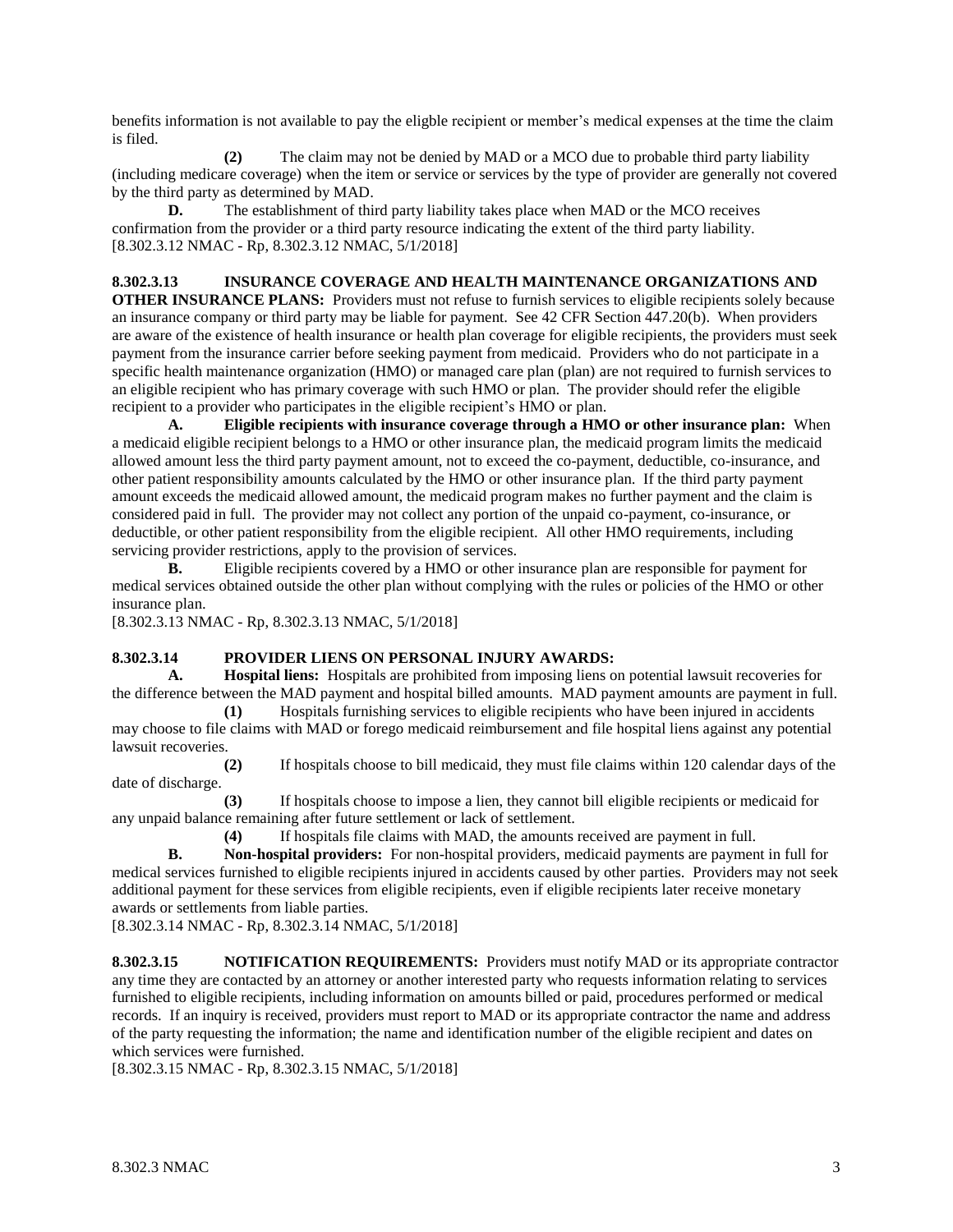**8.302.3.16 CANCELLATION OF INSURANCE:** Providers must not advise or recommend that eligible recipients cancel their health coverage. Failure to comply with this provision is grounds for termination of the provider agreement.

[8.302.3.16 NMAC - Rp, 8.302.3.16 NMAC, 5/1/2018]

## **8.302.3.17 MAD RESPONSIBILITIES:**

**A.** MAD has the following responsibilities in administering the TPL program:

**(1)** determining the legal liability of third parties, including health insurers, in paying for the medical services furnished to eligible recipients 42 CFR 433.138(a);

**(2)** pursuing claims and recovery against third parties when the amount of the third party payment that HSD can reasonably expect to recover exceeds the cost of the recovery; and

**(3)** pays to the extent that the medicaid allowed amount exceeds the TPL amount after the amount of third party liability is established not to exceed any patient responsibility determined by another payer.

**(4)** The child support enforcement division (CSED) provides information to MAD or its contractors on cases identified by CSED as having health insurance. Unless the custodial parent and child have satisfactory insurance, absent parents can be ordered by the court to provide coverage for the child. See 45 CFR 303.31(b)(1). MAD transmits information on absent parents who are not providing health coverage, as required by court order, or who have health insurance available through an employer but have not obtained it for their dependents to CSED.

**(5)** The New Mexico IV-D agency establishes paternity and obtains support orders for medical payments. MAD notifies this agency of lapses and changes of coverage information when it is identified by MAD. See 45 CFR 303.31(b)(8). This notification takes place when MAD learns that claims for a dependent child are rejected by the health insurance companies of the absent parent because his or her policy have been canceled, revised or no longer cover the child receiving IV-D services.

**B. Trauma diagnosis claims processing:** To help identify liable third parties with respect to injuries received by eligible recipients, MAD or its contractors have implemented a process which recognizes all claims with a trauma diagnosis. See 42 CFR 433.138(4).

**(1)** Trauma inquiry letters are mailed to identified eligible recipients. The letters ask eligible recipients for information about possible accidents, causes of accidents and whether legal counsel has been obtained.

**(2)** Failure to respond to these inquiries is considered a failure to cooperate and results in termination of the eligible recipient's medicaid benefits.

[8.302.3.17 NMAC - Rp, 8.302.3.17 NMAC, 5/1/2018]

**8.302.3.18 INSURER RESPONSIBILITIES:** Individual, blanket, group accident or health policies or certificates of insurance, including employee retirement income security Act (ERISA) plans, delivered, issued or renewed in the state of New Mexico must not contain exclusions or clauses which deny or limit insurance benefits to eligible recipients because of their eligibility for medicaid benefits. See Subsection D of Section 59-18-31 NMSA 1978 (Repl. Pamp. 1992).

**A. Direct payments to HSD:** All individual, blanket, or group accident or health policies or certificate of insurance, including ERISA plans, delivered, issued or renewed in the state of New Mexico must require insurers to reimburse HSD for benefits paid on behalf of eligible recipients in the following situations:

- **(1)** HSD has paid or is paying benefits;
- **(2)** HSD pays medicaid providers for the services in question; and

**(3)** insurers are notified that insured individuals receive medicaid benefits and that the benefits must be paid directly to HSD. HSD certifies to insurers at the time it files claims for reimbursement that these individuals are eligible for medicaid; and

**(4)** when the claim was paid by a MCO, payment may be made directly to the MCO. If the MCO fails to initiate recovery within 12 months following the original payment date, the payment must be made to HSD.

**B. Direct provider payments:** Medicaid providers may be paid directly by insurers for furnishing medical services to eligible recipients. Providers must inform insurers that the recipients are eligible for medicaid benefits by providing medicaid eligibility information on the recipient. See Subsection C of Section 59A-18-31 NMSA 1978 (Repl. Pamp. 1992).

**C. Level of insurance required:** The minimum standards of acceptable coverage, deductibles, coinsurance, lifetime benefits, out-of-pocket expenses, co-payments, and plan requirements are the minimum